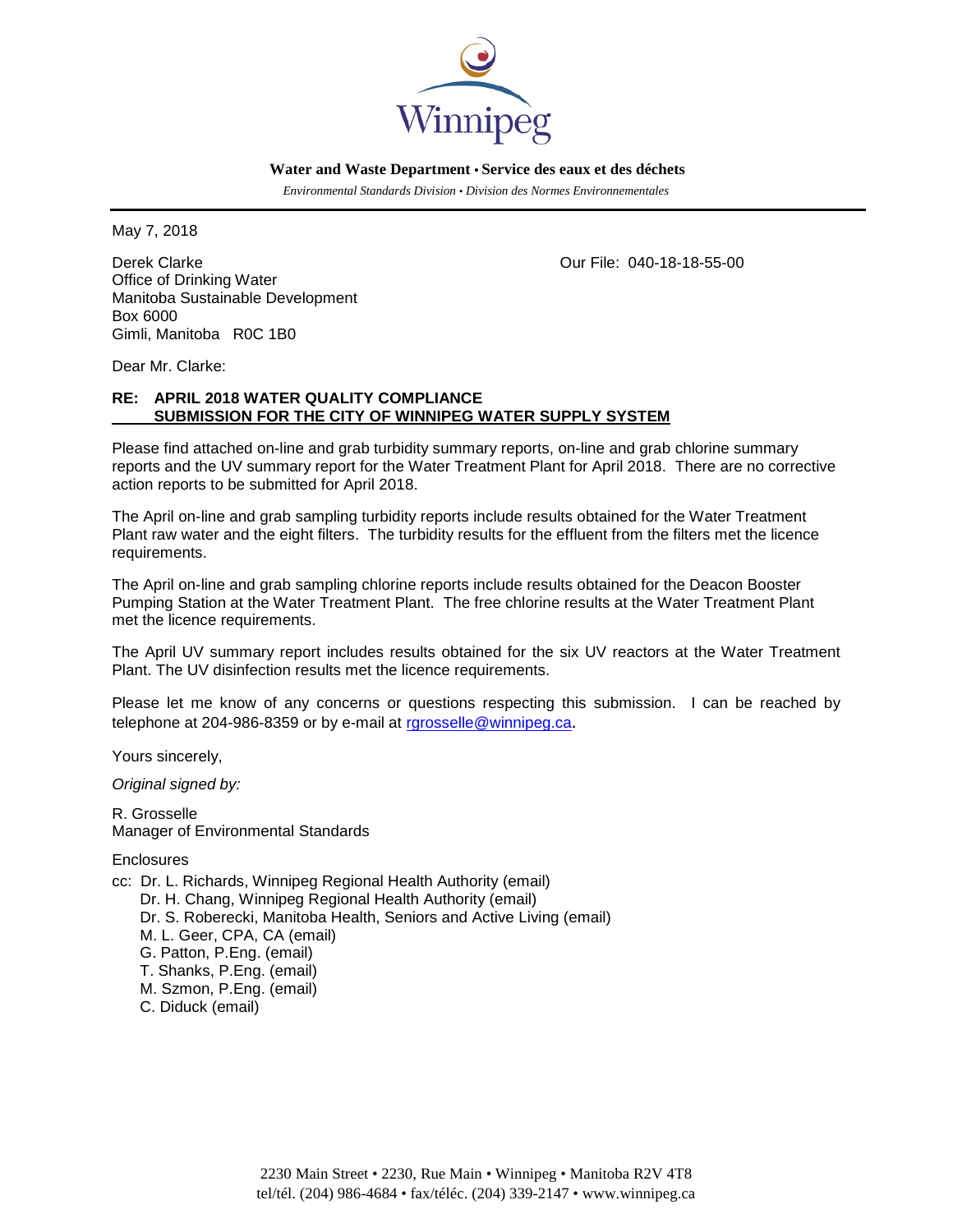

OL Off-line

### **CITY OF WINNIPEG**

Water System Code: **252.00**

Licence Number: **PWS-09-412-01**

# WATER AND WASTE DEPARTMENT

WATER SERVICES

| WATER TREATMENT PLANT TURBIDITY ON-LINE MONITORING REPORT<br>April 2018 Turbidity (NTU)                                                    |                                                     |                  |           |                       |           |                     |           |                       |           |                       |      |                       |      |                       |                                                                                                            |                       |      |                       |
|--------------------------------------------------------------------------------------------------------------------------------------------|-----------------------------------------------------|------------------|-----------|-----------------------|-----------|---------------------|-----------|-----------------------|-----------|-----------------------|------|-----------------------|------|-----------------------|------------------------------------------------------------------------------------------------------------|-----------------------|------|-----------------------|
|                                                                                                                                            |                                                     | Filter #1<br>Raw |           |                       |           | Filter #2           | Filter #3 |                       | Filter #4 |                       |      | Filter #5             |      | Filter #6             |                                                                                                            | Filter #7             |      | Filter #8             |
|                                                                                                                                            | Date                                                | Avg              | Avg       | Max                   | Avg       | Max                 | Avg       | Max                   | Avg       | Max                   | Avg  | Max                   | Avg  | Max                   | Avg                                                                                                        | Max                   | Avg  | Max                   |
|                                                                                                                                            | 1/04/2018                                           | 0.64             | 0.07      | 0.09                  | 0.05      | 0.14                | 0.06      | 0.15                  | 0.05      | 0.09                  | 0.02 | 0.09                  | 0.05 | 0.09                  | 0.03                                                                                                       | 0.11                  | 0.07 | 0.16                  |
|                                                                                                                                            | 2/04/2018                                           | 0.68             | 0.06      | 0.16                  | 0.03      | 0.07                | 0.05      | 0.16                  | 0.04      | 0.11                  | 0.02 | 0.04                  | 0.08 | 0.15                  | 0.05                                                                                                       | 0.08                  | 0.09 | 0.18                  |
|                                                                                                                                            | 3/04/2018                                           | 0.70             | 0.07      | 0.16                  | OL        | OL                  | 0.05      | 0.15                  | 0.04      | 0.11                  | 0.03 | 0.08                  | 0.08 | 0.17                  | 0.05                                                                                                       | 0.12                  | 0.11 | 0.12                  |
|                                                                                                                                            | 4/04/2018                                           | 0.73             | 0.07      | 0.17                  | <b>OL</b> | <b>OL</b>           | 0.07      | 0.12                  | 0.05      | 0.07                  | 0.03 | 0.08                  | 0.07 | 0.16                  | 0.05                                                                                                       | 0.13                  | 0.10 | 0.18                  |
|                                                                                                                                            | 5/04/2018                                           | 0.77             | 0.09      | 0.13                  | <b>OL</b> | <b>OL</b>           | 0.06      | 0.14                  | 0.05      | 0.11                  | 0.02 | 0.08                  | 0.08 | 0.11                  | 0.04                                                                                                       | 0.07                  | 0.09 | 0.18                  |
|                                                                                                                                            | 6/04/2018                                           | 0.76             | 0.07      | 0.16                  | <b>OL</b> | <b>OL</b>           | 0.05      | 0.14                  | 0.04      | 0.12                  | 0.02 | 0.05                  | 0.07 | 0.14                  | 0.06                                                                                                       | 0.11                  | 0.09 | 0.12                  |
|                                                                                                                                            | 7/04/2018                                           | 0.79             | 0.07      | 0.15                  | OL        | OL                  | 0.06      | 0.08                  | 0.04      | 0.06                  | 0.02 | 0.08                  | 0.08 | 0.16                  | 0.05                                                                                                       | 0.12                  | 0.11 | 0.18                  |
|                                                                                                                                            | 8/04/2018                                           | 0.82             | 0.09      | 0.11                  | <b>OL</b> | <b>OL</b>           | 0.06      | 0.13                  | 0.05      | 0.11                  | 0.02 | 0.08                  | 0.08 | 0.11                  | 0.05                                                                                                       | 0.14                  | 0.10 | 0.17                  |
|                                                                                                                                            | 9/04/2018                                           | 0.80             | 0.09      | 0.16                  | OL        | OL                  | 0.06      | 0.16                  | 0.05      | 0.11                  | 0.02 | 0.04                  | 0.09 | 0.21                  | 0.06                                                                                                       | 0.08                  | 0.09 | 0.18                  |
|                                                                                                                                            | 10/04/2018                                          | 0.79             | 0.07      | 0.22                  | 0.03      | 0.15                | 0.06      | 0.08                  | 0.04      | 0.13                  | 0.03 | 0.08                  | 0.07 | 0.15                  | 0.05                                                                                                       | 0.12                  | 0.11 | 0.13                  |
|                                                                                                                                            | 11/04/2018                                          | 0.80             | 0.09      | 0.12                  | 0.05      | 0.12                | 0.06      | 0.16                  | 0.05      | 0.09                  | 0.02 | 0.07                  | 0.06 | 0.15                  | 0.04                                                                                                       | 0.12                  | 0.08 | 0.17                  |
|                                                                                                                                            | 12/04/2018                                          | 0.92             | 0.02      | 0.19                  | 0.04      | 0.10                | 0.01      | 0.15                  | 0.00      | 0.09                  | 0.01 | 0.06                  | 0.05 | 0.12                  | 0.03                                                                                                       | 0.09                  | 0.05 | 0.11                  |
|                                                                                                                                            | 13/04/2018                                          | 0.86             | 0.04      | 0.08                  | 0.05      | 0.10                | 0.04      | 0.08                  | 0.02      | 0.05                  | 0.02 | 0.05                  | 0.05 | 0.11                  | 0.05                                                                                                       | 0.11                  | 0.01 | 0.01                  |
|                                                                                                                                            | 14/04/2018                                          | 0.83             | 0.05      | 0.07                  | 0.06      | 0.08                | 0.04      | 0.10                  | 0.02      | 0.05                  | 0.02 | 0.06                  | 0.08 | 0.08                  | 0.05                                                                                                       | 0.07                  | 0.01 | 0.02                  |
|                                                                                                                                            | 15/04/2018                                          | 0.82             | 0.05      | 0.11                  | 0.06      | 0.12                | 0.05      | 0.13                  | 0.03      | 0.08                  | 0.03 | 0.04                  | 0.09 | 0.15                  | 0.08                                                                                                       | 0.12                  | 0.01 | 0.01                  |
|                                                                                                                                            | 16/04/2018                                          | 0.81             | 0.05      | 0.07                  | 0.06      | 0.13                | 0.07      | 0.12                  | 0.03      | 0.05                  | 0.02 | 0.07                  | 0.10 | 0.19                  | 0.07                                                                                                       | 0.13                  | 0.01 | 0.03                  |
|                                                                                                                                            | 17/04/2018                                          | 0.80             | 0.06      | 0.12                  | 0.07      | 0.10                | 0.04      | 0.15                  | 0.02      | 0.10                  | 0.02 | 0.09                  | 0.13 | 0.15                  | 0.06                                                                                                       | 0.09                  | 0.00 | 0.04                  |
|                                                                                                                                            | 18/04/2018                                          | 0.80             | 0.02      | 0.06                  | 0.03      | 0.08                | 0.03      | 0.09                  | 0.01      | 0.04                  | 0.01 | 0.03                  | 0.07 | 0.17                  | 0.05                                                                                                       | 0.12                  | 0.01 | 0.01                  |
|                                                                                                                                            | 19/04/2018                                          | 0.80             | 0.02      | 0.05                  | 0.03      | 0.07                | 0.04      | 0.06                  | 0.00      | 0.01                  | 0.01 | 0.04                  | 0.05 | 0.11                  | 0.02                                                                                                       | 0.06                  | 0.01 | 0.01                  |
|                                                                                                                                            | 20/04/2018                                          | 0.79             | 0.02      | 0.03                  | 0.03      | 0.05                | 0.04      | 0.09                  | 0.01      | 0.04                  | 0.01 | 0.04                  | 0.05 | 0.11                  | 0.02                                                                                                       | 0.06                  | 0.00 | 0.01                  |
|                                                                                                                                            | 21/04/2018                                          | 0.78             | 0.02      | 0.05                  | 0.04      | 0.06                | 0.03      | 0.10                  | 0.01      | 0.04                  | 0.01 | 0.02                  | 0.07 | 0.09                  | 0.02                                                                                                       | 0.03                  | 0.00 | 0.01                  |
|                                                                                                                                            | 22/04/2018                                          | 0.76             | 0.01      | 0.05                  | 0.02      | 0.07                | 0.04      | 0.05                  | 0.00      | 0.03                  | 0.01 | 0.05                  | 0.05 | 0.11                  | 0.02                                                                                                       | 0.06                  | 0.01 | 0.01                  |
|                                                                                                                                            | 23/04/2018                                          | 0.75             | 0.02      | 0.03                  | 0.02      | 0.04                | 0.04      | 0.09                  | 0.01      | 0.02                  | 0.01 | 0.05                  | 0.05 | 0.11                  | 0.02                                                                                                       | 0.07                  | 0.00 | 0.01                  |
|                                                                                                                                            | 24/04/2018                                          | 0.75             | 0.02      | 0.04                  | 0.03      | 0.06                | 0.03      | 0.09                  | 0.00      | 0.03                  | 0.01 | 0.04                  | 0.07 | 0.09                  | 0.02                                                                                                       | 0.03                  | 0.00 | 0.01                  |
|                                                                                                                                            | 25/04/2018                                          | 0.79             | 0.01      | 0.05                  | 0.02      | 0.06                | 0.03      | 0.05                  | 0.00      | 0.04                  | 0.01 | 0.03                  | 0.06 | 0.12                  | 0.03                                                                                                       | 0.07                  | 0.01 | 0.01                  |
|                                                                                                                                            | 26/04/2018                                          | 0.76             | 0.02      | 0.04                  | 0.02      | 0.04                | 0.05      | 0.09                  | 0.00      | 0.01                  | 0.01 | 0.04                  | 0.04 | 0.12                  | 0.02                                                                                                       | 0.06                  | 0.01 | 0.03                  |
|                                                                                                                                            | 27/04/2018                                          | 0.75             | 0.02      | 0.05                  | 0.04      | 0.06                | 0.03      | 0.08                  | 0.00      | 0.03                  | 0.01 | 0.04                  | 0.06 | 0.10                  | 0.02                                                                                                       | 0.04                  | 0.00 | 0.01                  |
|                                                                                                                                            | 28/04/2018                                          | 0.77             | 0.01      | 0.03                  | 0.02      | 0.05                | 0.03      | 0.07                  | 0.00      | 0.02                  | 0.01 | 0.02                  | 0.06 | 0.11                  | 0.03                                                                                                       | 0.06                  | 0.01 | 0.01                  |
|                                                                                                                                            | 29/04/2018                                          | 0.81             | 0.01      | 0.02                  | 0.02      | 0.05                | 0.04      | 0.05                  | 0.00      | 0.00                  | 0.01 | 0.03                  | 0.05 | 0.10                  | 0.01                                                                                                       | 0.05                  | 0.01 | 0.01                  |
|                                                                                                                                            | 30/04/2018                                          | 0.84             | <b>OL</b> | <b>OL</b>             | 0.03      | 0.04                | 0.04      | 0.06                  | 0.00      | 0.01                  | 0.00 | 0.01                  | 0.05 | 0.07                  | 0.01                                                                                                       | 0.03                  | 0.01 | 0.01                  |
| Total Number of Measurements Taken, A:<br>Turbidity Standard for Monitoring Location (NTU):<br>Number of Measurements Meeting Standard, B: |                                                     |                  |           | 13632<br>0.3<br>13632 |           | 8062<br>0.3<br>8062 |           | 14113<br>0.3<br>14113 |           | 10313<br>0.3<br>10313 |      | 14910<br>0.3<br>14910 |      | 13414<br>0.3<br>13414 |                                                                                                            | 13479<br>0.3<br>13479 |      | 14612<br>0.3<br>14612 |
| Off-line                                                                                                                                   | Compliance with Turbidity Standard, C = B/A X 100%: |                  |           | 100.000%              |           | 100.000%            |           | 100.000%              |           | 100.000%              |      | 100.000%              |      | 100.000%              | File Path: N:\Water Treatment Branch\Administration\Reports\Requlatory Submissions\Turbidity\2018\04-April | 100.000%              |      | 100.000%              |

Submitted By (Print): D.Merredew **Communisty Communisty Communisty Communisty Communisty Communisty Original signed by D.Merredew**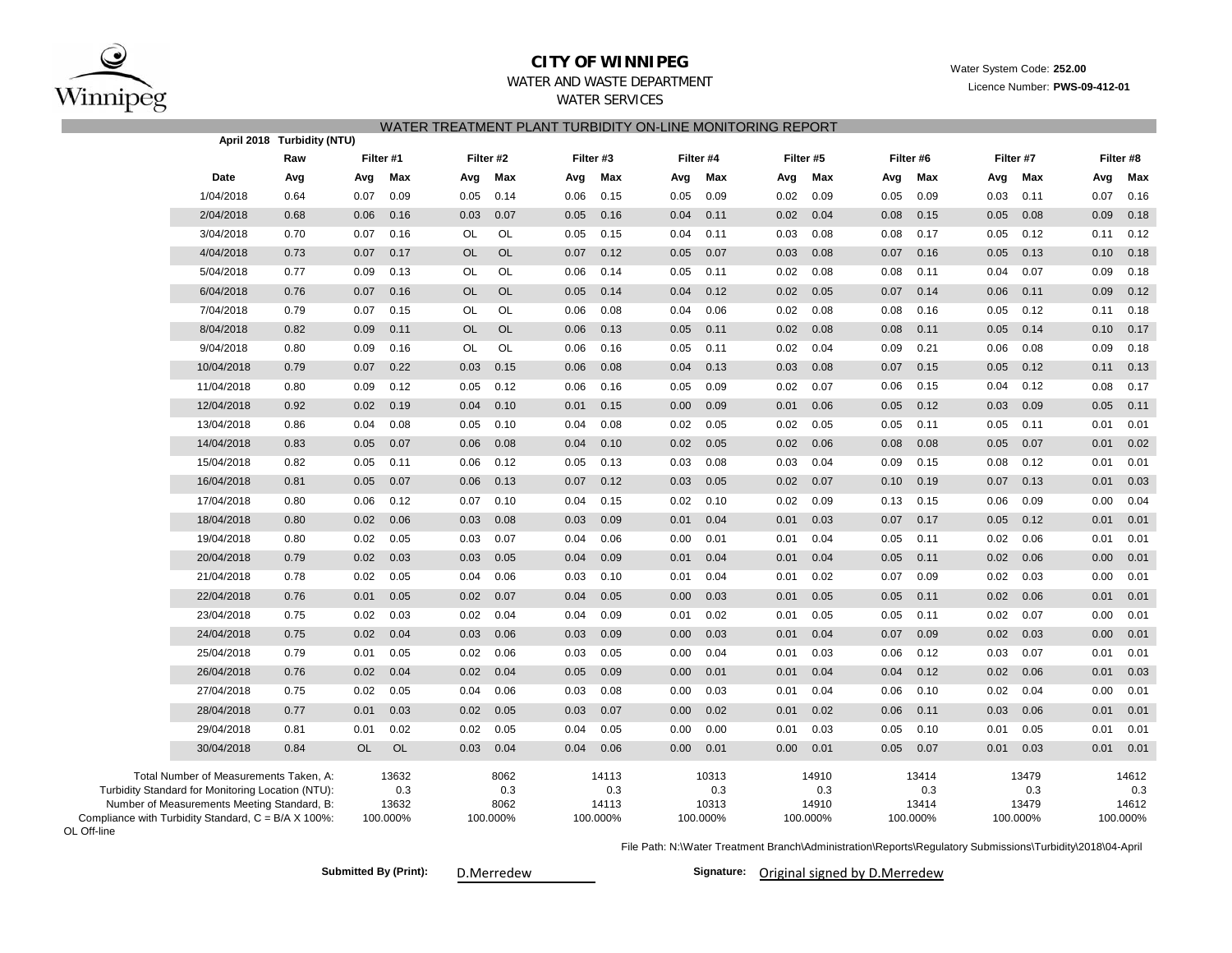

### CITY OF WINNIPEG WATER AND WASTE DEPARTMENT ENVIRONMENTAL STANDARDS DIVISION

NA NA NA NA NA NA NA NA NA NA NA NA NA NA NA NA NA NA NA NA NA NA NA NA NA NA NA NA NA NA NA NA NA NA NA NA 0.61 | 0.83 | OL | OL | 0.06 | 0.03 | 0.07 | 0.04 | 0.07 | <0.02 | OL | OL | 0.07 | 0.06 | 0.07 | <0.02 | 0.07 | <0.02

#### Grab |Analyser| Grab |Analyser| Grab |Analyser| Grab |Analyser| Grab |Analyser| Grab |Analyser| Grab |Grab |Analyser| Grab |Analyser 0.42 | 0.62 | 0.09 | 0.06 | 0.12 | 0.09 | 0.12 | 0.07 | 0.11 | 0.05 | OL | OL | OL | 0.11 | 0.08 | OL | OL | 0.13 | 0.16 0.50 | 0.65 | 0.12 | 0.07 | 0.09 | 0.07 | OL | OL | 0.12 | 0.07 | 0.09 | 0.02 | 0.11 | 0.09 | 0.12 | 0.04 | 0.10 | 0.12 0.50 | 0.67 | OL | OL | OL | OL | 0.09 | 0.06 | 0.09 | 0.05 | 0.09 | 0.03 | 0.13 | 0.11 | 0.11 | 0.05 | 0.11 | 0.13 0.49 | 0.71 | 0.09 | 0.07 | OL | OL | 0.10 | 0.07 | 0.09 | 0.05 | 0.10 | 0.03 | OL | OL | 0.15 | 0.09 | 0.10 | 0.14 0.52 | 0.74 | 0.10 | 0.07 | OL | OL | 0.11 | 0.08 | 0.10 | 0.06 | 0.09 | <0.02 | 0.10 | 0.09 | 0.09 | 0.04 | OL | OL NA NA NA NA OL OL NA NA NA NA NA NA NA NA NA NA NA NA NA NA NA NA OL OL NA NA NA NA NA NA NA NA NA NA NA NA 0.53 | 0.78 | 0.08 | 0.08 | OL | OL | 0.11 | 0.07 | 0.09 | 0.06 | 0.08 | <0.02 | 0.10 | 0.09 | 0.09 | 0.04 | OL | OL 0.58 | 0.76 | 0.10 | 0.10 | OL | OL | OL | OL | 0.12 | 0.09 | 0.08 | 0.02 | 0.10 | 0.10 | 0.08 | 0.05 | 0.08 | 0.13 0.60 | 0.77 | 0.08 | 0.08 | 0.12 | 0.10 | 0.09 | 0.07 | 0.08 | 0.06 | 0.08 | <0.02 | 0.13 | 0.14 | 0.10 | 0.06 | 0.09 | 0.13 0.59 | 0.77 | 0.08 | 0.10 | 0.08 | 0.07 | 0.10 | 0.07 | 0.09 | 0.06 | OL | OL | OL | 0.08 | 0.09 | OL | OL | 0.10 | 0.14 0.64 | 0.81 | 0.08 | 0.10 | 0.08 | 0.06 | OL | OL | OL | OL | 0.06 | <0.02 | 0.08 | 0.10 | 0.07 | 0.04 | 0.07 | 0.12 NA NA NA NA NA NA NA NA NA NA NA NA NA NA NA NA NA NA NA NA NA NA NA NA NA NA NA NA NA NA NA NA NA NA NA NA 0.58 | 0.81 | 0.08 | 0.04 | OL | OL | 0.09 | 0.05 | 0.09 | 0.03 | 0.09 | 0.03 | 0.12 | 0.13 | 0.11 | 0.07 | 0.09 | <0.02 0.68 | 0.78 | 0.09 | 0.04 | 0.09 | 0.07 | 0.11 | 0.07 | 0.10 | 0.04 | OL | OL | 0.09 | 0.11 | 0.08 | 0.06 | 0.09 | <0.02 0.71 | 0.80 | 0.11 | 0.06 | 0.11 | 0.08 | OL | OL | OL | OL | 0.09 | 0.02 | 0.10 | 0.14 | 0.09 | 0.07 | 0.09 | <0.02 0.68 | 0.79 | OL | OL | 0.09 | 0.07 | 0.07 | 0.04 | 0.07 | <0.02 | 0.06 | <0.02 | 0.08 | 0.14 | 0.07 | 0.06 | <0.02 0.60 | 0.77 | 0.07 | <0.02 | 0.06 | 0.04 | 0.09 | 0.05 | 0.08 | <0.02 | 0.08 | <0.02 | OL | OL | OL | OL | OL | 0.07 | <0.02 NA NA NA NA NA NA NA NA NA NA NA NA NA NA NA NA NA NA NA NA NA NA NA NA NA NA NA NA NA NA NA NA NA NA NA NA 0.57 | 0.75 | 0.07 | <0.02 | OL | OL | 0.07 | 0.05 | 0.08 | <0.02 | 0.07 | <0.02 | 0.12 | 0.12 | 0.08 | 0.03 | 0.06 | <0.02 0.74 | 0.75 | 0.08 | <0.02 | 0.09 | 0.04 | 0.11 | 0.06 | 0.13 | <0.02 | OL | OL | 0.11 | 0.07 | OL | OL | OL | 0.11 | <0.02 0.60 | 0.72 | 0.07 | <0.02 | 0.07 | 0.05 | OL | OL | OL | OL | 0.07 | <0.02 | 0.08 | 0.08 | 0.02 | 0.08 | <0.02 0.55 | 0.80 | OL | OL | OL | OL | 0.08 | 0.05 | 0.09 | <0.02 | 0.08 | <0.02 | 0.10 | 0.10 | 0.09 | 0.02 | 0.08 | <0.02 0.68 | 0.73 | 0.07 | <0.02 | 0.08 | 0.04 | 0.09 | 0.04 | 0.07 | <0.02 | 0.09 | 0.02 | OL | OL | OL | OL | 0.08 | <0.02 NA NA NA NA NA NA NA NA NA NA NA NA NA NA NA NA NA NA 25-Apr-2018 26-Apr-2018 27-Apr-2018 28-Apr-2018 24-Apr-2018 13-Apr-2018 14-Apr-2018 15-Apr-2018 16-Apr-2018 17-Apr-2018 18-Apr-2018 19-Apr-2018 20-Apr-2018 21-Apr-2018 22-Apr-2018 23-Apr-2018 12-Apr-2018 01-Apr-2018 02-Apr-2018 03-Apr-2018 04-Apr-2018 05-Apr-2018 06-Apr-2018 07-Apr-2018 08-Apr-2018 09-Apr-2018 10-Apr-2018 11-Apr-2018 **WATER TREATMENT PLANT TURBIDITY GRAB MONITORING REPORT Water System Code: 252.00 Turbidity (NTU) Licence No. PWS-09-412-01 Date Raw Water Filter 1 Filter 2 Filter 3 Filter 4 Filter 5 Filter 6 Filter 7 Filter 8**

**Total number of measurements taken, A:** 17 13 16 18 16 18 16 19 **Turbidity Standard for Monitoring Location (NTU):** | 0.30 | 0.30 | 0.30 | 0.30 | 0.30 | 0.30 | 0.30 | 0.30 | 0.30 **Number of measurements meeting standard, B:** 17 13 16 18 16 18 16 19 **Compliance with Turbidity Standard, C= B/A X 100%:** 100% 100% 100% 100% 100% 100% 100% 100%

NS: No Sample NA: Not Analyzed OL: Off-Line

Filter 2 was offline from April 3-9, 2018 for scheduled maintenance.

29-Apr-2018 30-Apr-2018

**Comments: Report Compiled By: H.Demchenko**

> **Approved in LIMS By: C.Diduck**

Printed From : N:\WQ Data\Routine Water Quality\2015\Turbidity.xls **Date Approved:** File: WQR3

**7-May-18**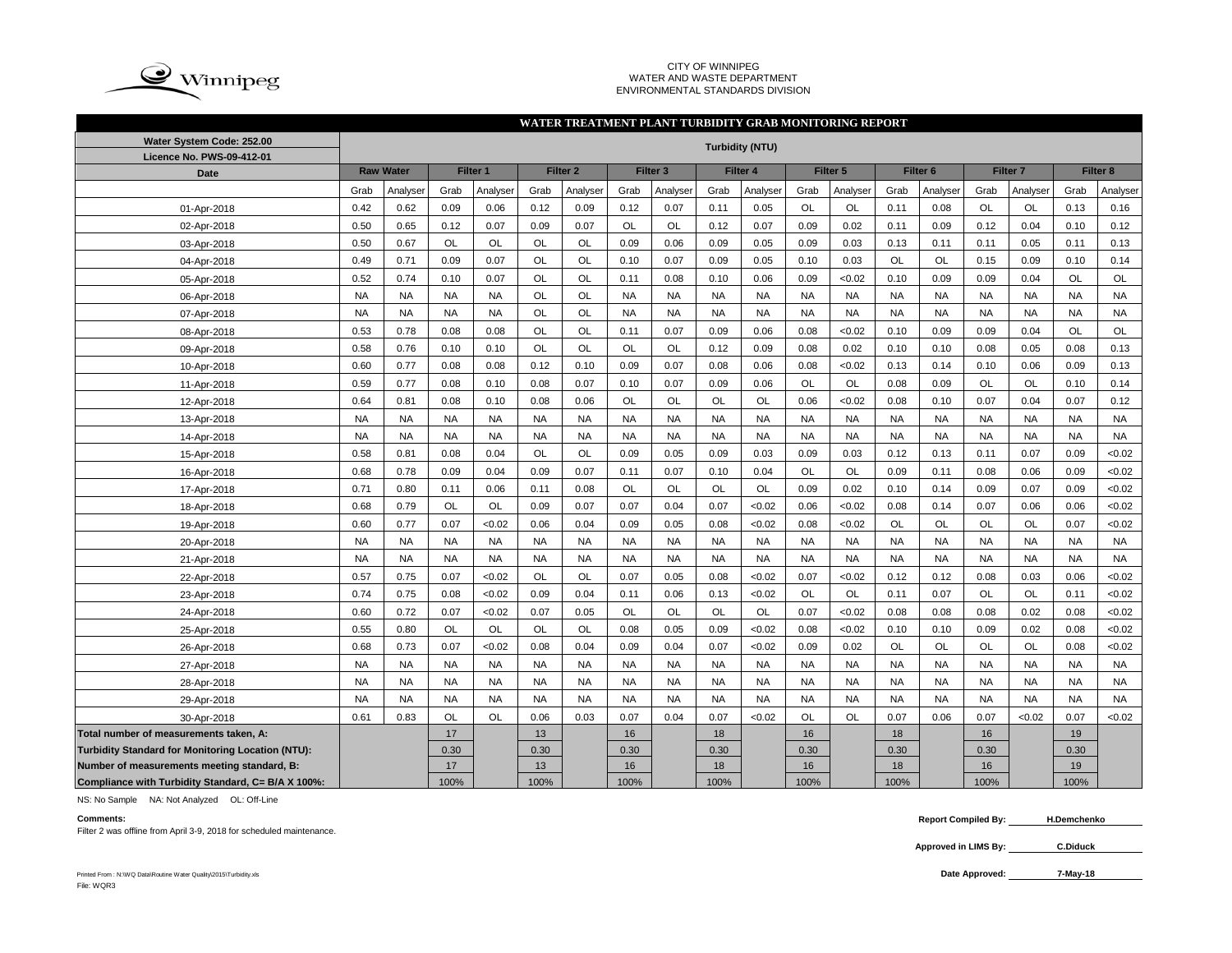

**City Of Winnipeg**

Water and Waste Department Water Services

WATER TREATMENT PLANT FREE CHLORINE ON-LINE MONITORING REPORT

Deacon Booster Pumping Station

| Water System Code:     |
|------------------------|
| Licence Number:        |
| <b>Report Created:</b> |

Water System Code: **252.00** Licence Number: **PWS-09-412-01**

01 May 2018 **Report Period: April 2018** 

|                                             |                                      | <b>BRANCH1</b><br>[mg/L] |         | <b>BRANCH2</b><br>[mg/L] |         |  |  |  |  |
|---------------------------------------------|--------------------------------------|--------------------------|---------|--------------------------|---------|--|--|--|--|
|                                             |                                      |                          |         |                          |         |  |  |  |  |
|                                             | Date                                 | Average                  | Minimum | Average                  | Minimum |  |  |  |  |
|                                             | 01/04/2018                           | 1.03                     | 0.96    | 1.07                     | 0.98    |  |  |  |  |
|                                             | 02/04/2018                           | 1.09                     | 1.07    | 1.14                     | 1.08    |  |  |  |  |
|                                             | 03/04/2018                           | 1.08                     | 1.08    | 1.09                     | 0.75    |  |  |  |  |
|                                             | 04/04/2018                           | 1.04                     | 0.94    | 1.04                     | 0.93    |  |  |  |  |
|                                             | 05/04/2018                           | 1.04                     | 0.90    | 1.08                     | 0.96    |  |  |  |  |
|                                             | 06/04/2018                           | 1.21                     | 1.10    | 1.14                     | 1.04    |  |  |  |  |
|                                             | 07/04/2018                           | 1.22                     | 1.14    | 1.05                     | 0.98    |  |  |  |  |
|                                             | 08/04/2018                           | 1.17                     | 1.08    | 1.07                     | 0.99    |  |  |  |  |
|                                             | 09/04/2018                           | 0.98                     | 0.84    | 1.03                     | 0.91    |  |  |  |  |
|                                             | 10/04/2018                           | 0.89                     | 0.82    | 0.93                     | 0.87    |  |  |  |  |
|                                             | 11/04/2018                           | 0.95                     | 0.86    | 0.95                     | 0.84    |  |  |  |  |
|                                             | 12/04/2018                           | 0.91                     | 0.68    | 0.89                     | 0.83    |  |  |  |  |
|                                             | 13/04/2018                           | 1.15                     | 1.00    | 1.17                     | 0.97    |  |  |  |  |
|                                             | 14/04/2018                           | 1.17                     | 1.06    | 1.07                     | 0.93    |  |  |  |  |
|                                             | 15/04/2018                           | 1.12                     | 1.04    | 0.97                     | 0.93    |  |  |  |  |
|                                             | 16/04/2018                           | 1.07                     | 0.98    | 1.02                     | 0.93    |  |  |  |  |
|                                             | 17/04/2018                           | 1.03                     | 0.95    | 1.03                     | 0.91    |  |  |  |  |
|                                             | 18/04/2018                           | 1.06                     | 0.94    | 1.07                     | 0.89    |  |  |  |  |
|                                             | 19/04/2018                           | 1.07                     | 0.95    | 1.21                     | 1.08    |  |  |  |  |
|                                             | 20/04/2018                           | 0.99                     | 0.90    | 1.10                     | 0.97    |  |  |  |  |
|                                             | 21/04/2018                           | 1.15                     | 1.07    | 1.19                     | 1.13    |  |  |  |  |
|                                             | 22/04/2018                           | 1.17                     | 1.08    | 1.17                     | 1.12    |  |  |  |  |
|                                             | 23/04/2018                           | 1.13                     | 1.06    | 1.06                     | 0.98    |  |  |  |  |
|                                             | 24/04/2018                           | 1.06                     | 0.97    | 0.98                     | 0.92    |  |  |  |  |
|                                             | 25/04/2018                           | 1.09                     | 0.97    | 0.99                     | 0.94    |  |  |  |  |
|                                             | 26/04/2018                           | 1.09                     | 0.71    | 1.01                     | 0.82    |  |  |  |  |
|                                             | 27/04/2018                           | 1.05                     | 0.95    | 1.01                     | 0.96    |  |  |  |  |
|                                             | 28/04/2018                           | 1.09                     | 1.00    | 1.02                     | 0.95    |  |  |  |  |
|                                             | 29/04/2018                           | 1.09                     | 0.95    | 1.01                     | 0.93    |  |  |  |  |
|                                             | 30/04/2018                           | 1.07                     | 0.99    | 1.00                     | 0.87    |  |  |  |  |
|                                             |                                      |                          |         |                          |         |  |  |  |  |
|                                             | Total Number of Measurements, A:     |                          | 20897   |                          | 20897   |  |  |  |  |
|                                             | Minimum Free Chlorine Standard:      |                          |         | 0.5                      |         |  |  |  |  |
| Number of Measurements Meeting Standard, B: |                                      |                          | 20897   |                          | 20897   |  |  |  |  |
|                                             | COMPLIANCE, $C = B/A \times 100\%$ : | 100.00<br>100.00         |         |                          |         |  |  |  |  |

File Path: N:\Water Treatment Branch\Administration\Reports\Regulatory Submissions\Chlorine\2018\04-April

Submitted By (Print): D. Merredew

Signature: Original signed by D.Merredew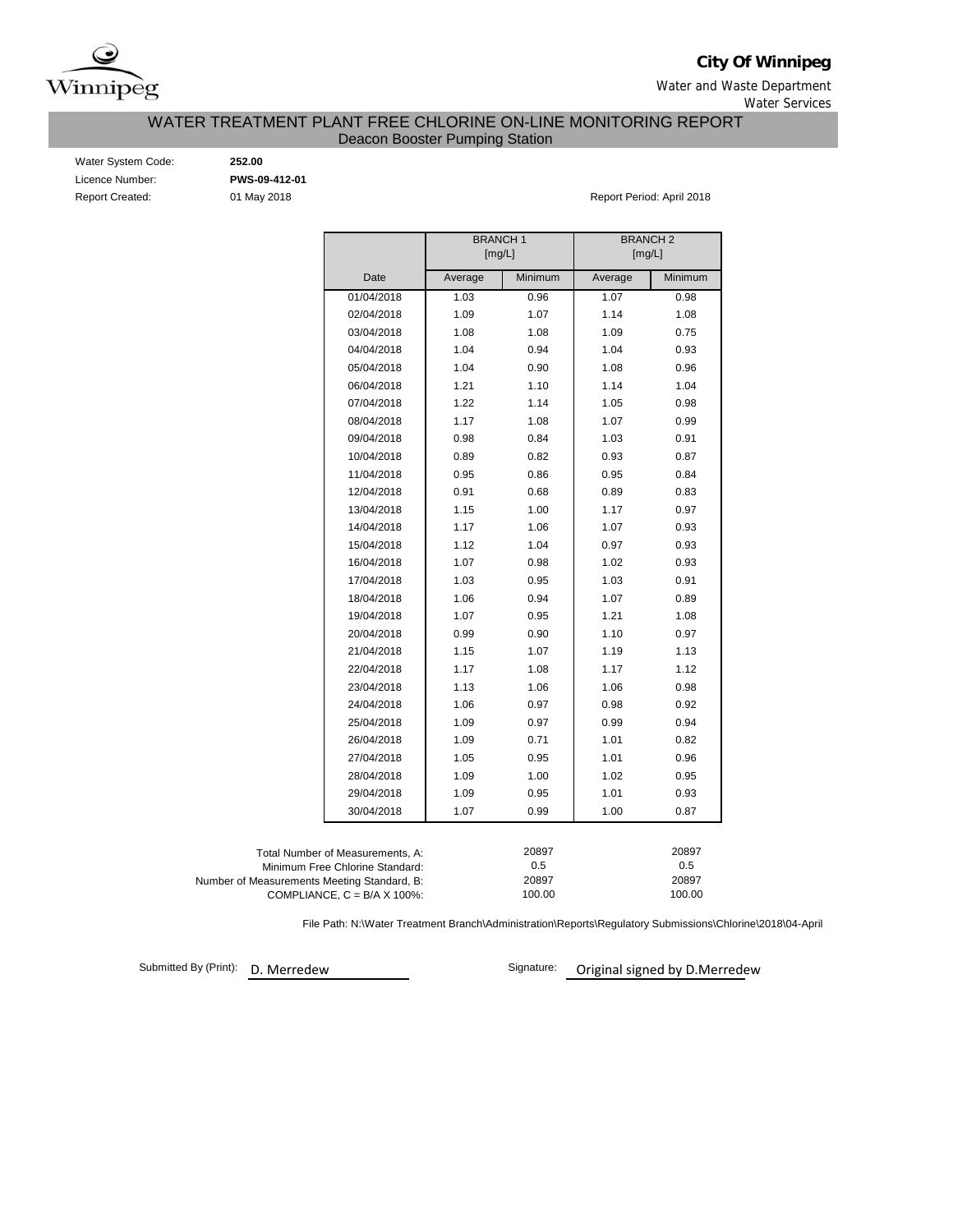| $\mathbf{w}$ Winnipeg                                 |                                                                                                  |                             | WATER AND WASTE DEPARTMENT<br>ENVIRONMENTAL STANDARDS DIVISION |           |                      |                                 |  |  |  |  |  |  |  |
|-------------------------------------------------------|--------------------------------------------------------------------------------------------------|-----------------------------|----------------------------------------------------------------|-----------|----------------------|---------------------------------|--|--|--|--|--|--|--|
|                                                       |                                                                                                  |                             |                                                                |           |                      |                                 |  |  |  |  |  |  |  |
| WATER TREATMENT PLANT CHLORINE GRAB MONITORING REPORT |                                                                                                  |                             |                                                                |           |                      |                                 |  |  |  |  |  |  |  |
| Water System Code: 252.00                             | <b>Deacon Booster Pumping Station Branch 1</b><br><b>Deacon Booster Pumping Station Branch 2</b> |                             |                                                                |           |                      |                                 |  |  |  |  |  |  |  |
| <b>Licence No. PWS-09-412-01</b>                      |                                                                                                  |                             |                                                                |           |                      |                                 |  |  |  |  |  |  |  |
| <b>Date</b>                                           |                                                                                                  | <b>Free Chlorine (mg/L)</b> | <b>Total Chlorine</b><br>(mg/L)                                |           | Free Chlorine (mg/L) | <b>Total Chlorine</b><br>(mg/L) |  |  |  |  |  |  |  |
|                                                       | Analyser                                                                                         | Grab                        | Grab                                                           | Analyser  | Grab                 | Grab                            |  |  |  |  |  |  |  |
| 01-Apr-2018                                           | 1.06                                                                                             | 1.04                        | 1.22                                                           | 1.08      | 1.15                 | 1.30                            |  |  |  |  |  |  |  |
| 02-Apr-2018                                           | 1.08                                                                                             | 1.14                        | 1.26                                                           | 1.14      | 1.22                 | 1.36                            |  |  |  |  |  |  |  |
| 03-Apr-2018                                           | 1.06                                                                                             | 1.05                        | 1.23                                                           | 1.16      | 1.15                 | 1.37                            |  |  |  |  |  |  |  |
| 04-Apr-2018                                           | 1.01                                                                                             | 1.03                        | 1.20                                                           | 1.04      | 1.06                 | 1.24                            |  |  |  |  |  |  |  |
| 05-Apr-2018                                           | 0.95                                                                                             | 1.05                        | 1.20                                                           | 1.01      | 1.06                 | 1.25                            |  |  |  |  |  |  |  |
| 06-Apr-2018                                           | <b>NA</b>                                                                                        | <b>NA</b>                   | <b>NA</b>                                                      | <b>NA</b> | <b>NA</b>            | <b>NA</b>                       |  |  |  |  |  |  |  |
| 07-Apr-2018                                           | <b>NA</b>                                                                                        | <b>NA</b>                   | <b>NA</b>                                                      | <b>NA</b> | <b>NA</b>            | <b>NA</b>                       |  |  |  |  |  |  |  |
| 08-Apr-2018                                           | 1.23                                                                                             | 1.18                        | 1.34                                                           | 1.03      | 1.12                 | 1.31                            |  |  |  |  |  |  |  |
| 09-Apr-2018                                           | 0.92                                                                                             | 1.01                        | 1.12                                                           | 1.03      | 1.10                 | 1.26                            |  |  |  |  |  |  |  |
| 10-Apr-2018                                           | 0.87                                                                                             | 0.95                        | 1.07                                                           | 0.92      | 0.98                 | 1.19                            |  |  |  |  |  |  |  |
| 11-Apr-2018                                           | 0.97                                                                                             | 1.02                        | 1.21                                                           | 0.97      | 1.03                 | 1.23                            |  |  |  |  |  |  |  |
| 12-Apr-2018                                           | 0.93                                                                                             | 1.02                        | 1.20                                                           | 0.94      | 1.12                 | 1.27                            |  |  |  |  |  |  |  |
| 13-Apr-2018                                           | <b>NA</b>                                                                                        | <b>NA</b>                   | <b>NA</b>                                                      | <b>NA</b> | <b>NA</b>            | <b>NA</b>                       |  |  |  |  |  |  |  |
| 14-Apr-2018                                           | <b>NA</b>                                                                                        | <b>NA</b>                   | <b>NA</b>                                                      | <b>NA</b> | <b>NA</b>            | <b>NA</b>                       |  |  |  |  |  |  |  |
| 15-Apr-2018                                           | 1.15                                                                                             | 1.13                        | 1.29                                                           | 0.97      | 1.06                 | 1.25                            |  |  |  |  |  |  |  |
| 16-Apr-2018                                           | 1.06                                                                                             | 1.11                        | 1.29                                                           | 1.04      | 1.08                 | 1.26                            |  |  |  |  |  |  |  |
| 17-Apr-2018                                           | 1.05                                                                                             | 1.11                        | 1.26                                                           | 1.08      | 1.06                 | 1.29                            |  |  |  |  |  |  |  |
| 18-Apr-2018                                           | 1.21                                                                                             | 1.21                        | 1.41                                                           | 1.17      | 1.17                 | 1.34                            |  |  |  |  |  |  |  |
| 19-Apr-2018                                           | 1.11                                                                                             | 1.14                        | 1.34                                                           | 1.24      | 1.28                 | 1.44                            |  |  |  |  |  |  |  |
| 20-Apr-2018                                           | <b>NA</b>                                                                                        | <b>NA</b>                   | <b>NA</b>                                                      | <b>NA</b> | <b>NA</b>            | <b>NA</b>                       |  |  |  |  |  |  |  |
| 21-Apr-2018                                           | <b>NA</b>                                                                                        | <b>NA</b>                   | <b>NA</b>                                                      | <b>NA</b> | <b>NA</b>            | <b>NA</b>                       |  |  |  |  |  |  |  |
| 22-Apr-2018                                           | 1.16                                                                                             | 1.23                        | 1.42                                                           | 1.15      | 1.21                 | 1.45                            |  |  |  |  |  |  |  |
| 23-Apr-2018                                           | 1.14                                                                                             | 1.23                        | 1.37                                                           | 1.02      | 1.09                 | 1.30                            |  |  |  |  |  |  |  |
| 24-Apr-2018                                           | 1.04                                                                                             | 1.10                        | 1.29                                                           | 0.96      | 1.03                 | 1.20                            |  |  |  |  |  |  |  |
| 25-Apr-2018                                           | 1.05                                                                                             | 1.06                        | 1.27                                                           | 0.99      | 1.01                 | 1.16                            |  |  |  |  |  |  |  |
| 26-Apr-2018                                           | 1.09                                                                                             | 1.17                        | 1.35                                                           | 1.04      | 1.07                 | 1.27                            |  |  |  |  |  |  |  |
| 27-Apr-2018                                           | <b>NA</b>                                                                                        | <b>NA</b>                   | <b>NA</b>                                                      | <b>NA</b> | <b>NA</b>            | <b>NA</b>                       |  |  |  |  |  |  |  |
| 28-Apr-2018                                           | <b>NA</b>                                                                                        | <b>NA</b>                   | <b>NA</b>                                                      | <b>NA</b> | <b>NA</b>            | <b>NA</b>                       |  |  |  |  |  |  |  |
| 29-Apr-2018                                           | NA                                                                                               | <b>NA</b>                   | NA                                                             | <b>NA</b> | <b>NA</b>            | <b>NA</b>                       |  |  |  |  |  |  |  |
| 30-Apr-2018                                           | 1.08                                                                                             | 1.15                        | 1.31                                                           | 0.99      | 1.10                 | 1.23                            |  |  |  |  |  |  |  |
| Total number of measurements taken, A:                |                                                                                                  | 21                          |                                                                |           | 21                   |                                 |  |  |  |  |  |  |  |
| Chlorine Standard for Monitoring Location (mg/L):     |                                                                                                  | 0.50                        |                                                                |           | 0.50                 |                                 |  |  |  |  |  |  |  |
| Number of measurements meeting standard, B:           |                                                                                                  | 21                          |                                                                |           | 21                   |                                 |  |  |  |  |  |  |  |
| Compliance with Chlorine Standard, C= B/A X 100%:     |                                                                                                  | 100%                        |                                                                |           | 100%                 |                                 |  |  |  |  |  |  |  |

CITY OF WINNIPEG

NS: No Sample NA: Not Analyzed OL: Off-Line

 $\rightarrow$ 

| <b>Comments:</b> | <b>Report Compiled Bv:</b> | <b>H.Demchenko</b> |
|------------------|----------------------------|--------------------|
|                  |                            |                    |

**Approved in LIMS By: C.Diduck**

**Printed From : N:\WQ Data\Routine Water Quality\2018\Chlorine.xls** File: WQR3

Date Approved: 7-May-18